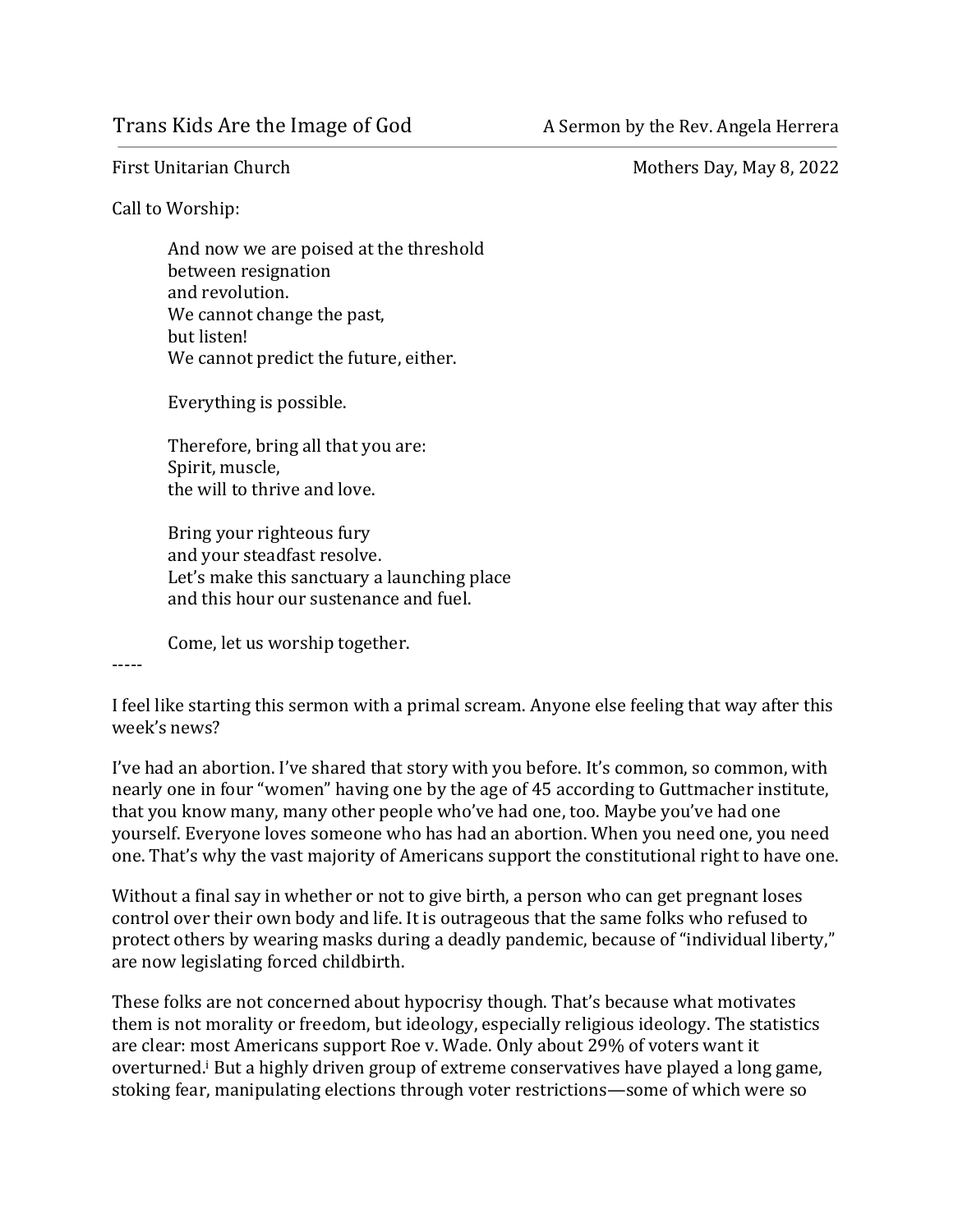clearly discriminatory they were struck down by a previous supreme court—and then gerrymandering, and doing whatever it takes to put like-minded judges in place. And so now we are beginning to see an increase in laws that impose a conservative religious ideology on Americans; most of whom either hold other religious beliefs or are not religious at all. While there are some exceptions, when you look at who is in power and moving this agenda forward, it's extremely clear what the primary demographic of their leadership and voter base is. White cis-gender, heterosexual men who identify as Christian.

These same folks are now proposing, and in many cases passing, laws restricting speech and banning books in classrooms. They are legislating which bathrooms people can use—a highly personal and sensitive matter. And limiting what kind of healthcare may be provided to minors, regardless of the science and the recommendations of actual experts. Again, all we have to do is look at the hypocrisy to see that the wellbeing of children is not the issue here. The intended impact of these laws is not an increase in child wellbeing. It is the enforcement of religiously conservative views about gender and sexual orientation.

After decades of gains in LGBTQ rights, culminating in the Supreme Court affirming the right to same-sex marriage in 2015, there is now a growing wave of legislative attempts to roll rights back, and especially to limit those of transgender people. In the 2018 legislative sessions, legislators introduced forty-one anti-LGBTQ bills. This year, as of March 20th, nearly 240 anti-LGBTQ bills had been introduced, most of them targeting transgender people. Some of them have now become law.

In Alabama, Governor Kay Ivey signed into law House Bill 322, which forces students to use bathrooms according to the sex assigned at birth, not their gender, and includes an amendment prohibiting anyone providing "classroom instruction" from discussions of sexual orientation or gender identity that are not "age-appropriate." Neither "classroom instruction" nor "age-appropriate" are defined in the bill, so that raises a lot of questions about whether something as simple as a teacher or school counselor answering questions about their own family structure or gender could violate this law. In Florida Ron DeSantis signed the "Parental Rights in Education Bill" also known as the "Don't Say Gay" bill, which prohibits classroom instruction for Kindergarteners through third graders about sexual orientation and gender identity, regardless of students' questions, a teacher's gender identity or orientation, and other circumstances. Like the Arizona bill, the Florida law does not define classroom instruction. The bill also states that school counselors, *licensed* counselors, will be forced to conform to the same prohibition.

Kay Ivey also signed into law Senate Bill 184, mandating that school counselors and other school officials must inform the parents if a minor student says they are or may be transgender, regardless of whether that is in the best interest of minor's health and safety. That bill also prohibits gender-affirming medical care for minors. In Arizona Governor Doug Ducey signed into law S.B. 1138, prohibiting "gender transition procedures" in healthcare, including care that would delay the onset of puberty until such time as the patient is over 18 years old.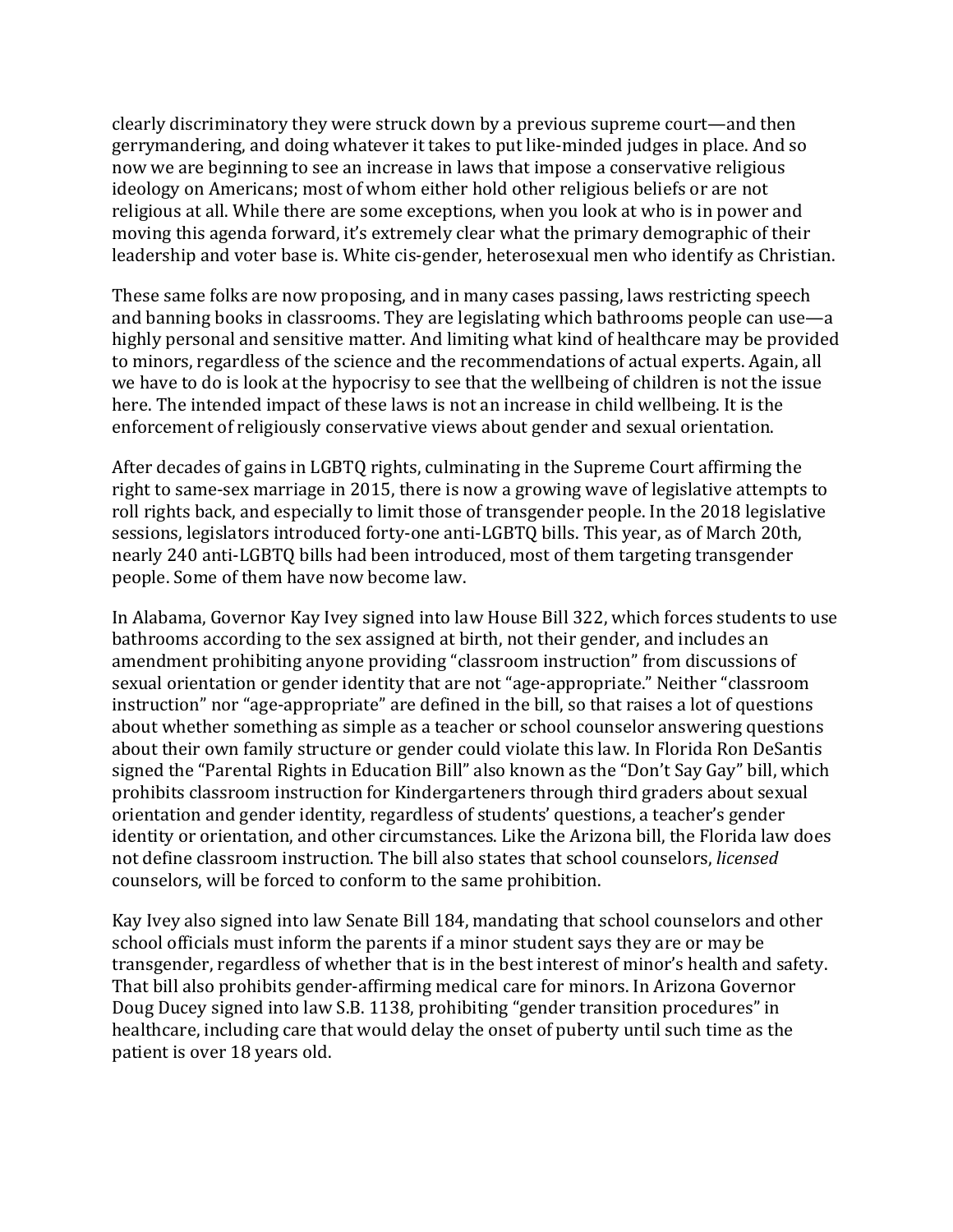These new laws restricting healthcare go against the recommendations of the American Medical Association and the American Academy of Pediatrics. The AMA urges legislators not to constrain the ability of medical providers to determine the best way to provide care for their minor patients, and cites studies demonstrating that gender-affirming healthcare leads to better mental health and lower rates of suicide and self-harm among minors. Of the Alabama healthcare bill, the American Academy of Pediatrics says, "Criminalizing evidencebased, medically necessary services is dangerous [both to patients and pediatricians]."

By the way, both the Alabama and Arizona bills prohibiting surgical intervention for trans kids include an exception for when a child is born intersex. Intersex is a term used for a variety of situations in which a person is born with reproductive or sexual anatomy that doesn't fit the usual boxes of "female" or "male." One or two percent of the population is intersex. Surgeries done on intersex children without a medical reason, and without regard for that child's internal sense of their gender, done for the mere purpose of making a child's body conform to a parent or doctor's expectations of their anatomy, is considered a human rights abuse. So to recap, the laws ban medically appropriate care and contain an exception for a human rights abuse. Both intersex and transgender people should be able to decide for themselves what is right for their bodies and spirits.

The American Counseling Association affirms that transgender and gender diverse identities are a normal part of human development, a position that aligns with every major health care professional organization globally.<sup>ii</sup> This is not even a question anymore. There have always been transgender and nonbinary people, in every time and culture, though the language to describe that reality differs.

It is well known that transgender youth are at higher risk for psychological and physical harm than other youth, and there is strong evidence that these laws will cause further harm. That harm is connected with the stigma and invalidation that is worsened by the politicization of people's identities, and the blocking of healthcare that improves both short- and long-term outcomes.

I'm going to share some information with you from studies published in peer-reviewed academic journals. That is considered the highest standard for science-based publications. As always, I'll include information about those studies in the text version of this sermon which you can find on our website tomorrow.<sup>iii</sup> I invite you to check them out for yourself. I'm sharing this because it's important for all of us to realize how harmful this legislation is.

First of all, on the level even just of censoring classroom discussions, a study published in the Journal of Sex Research in 2019 showed that interpersonal and institutional invalidation, i.e. the experience of not having one's transgender or gender non-conforming identity recognized, contributes to adverse mental health outcomes.<sup>iv</sup> Saying nothing, as in the Don't Say Gay law, actually says quite a lot. It makes people invisible. Marginalized. It is not a neutral action. It's harmful to censor any mention of a group of people.

Another study, published this year by a team of researchers from Stanford, Harvard, Brigham and Womens Hospital, and Mass General Hospital demonstrated that transgender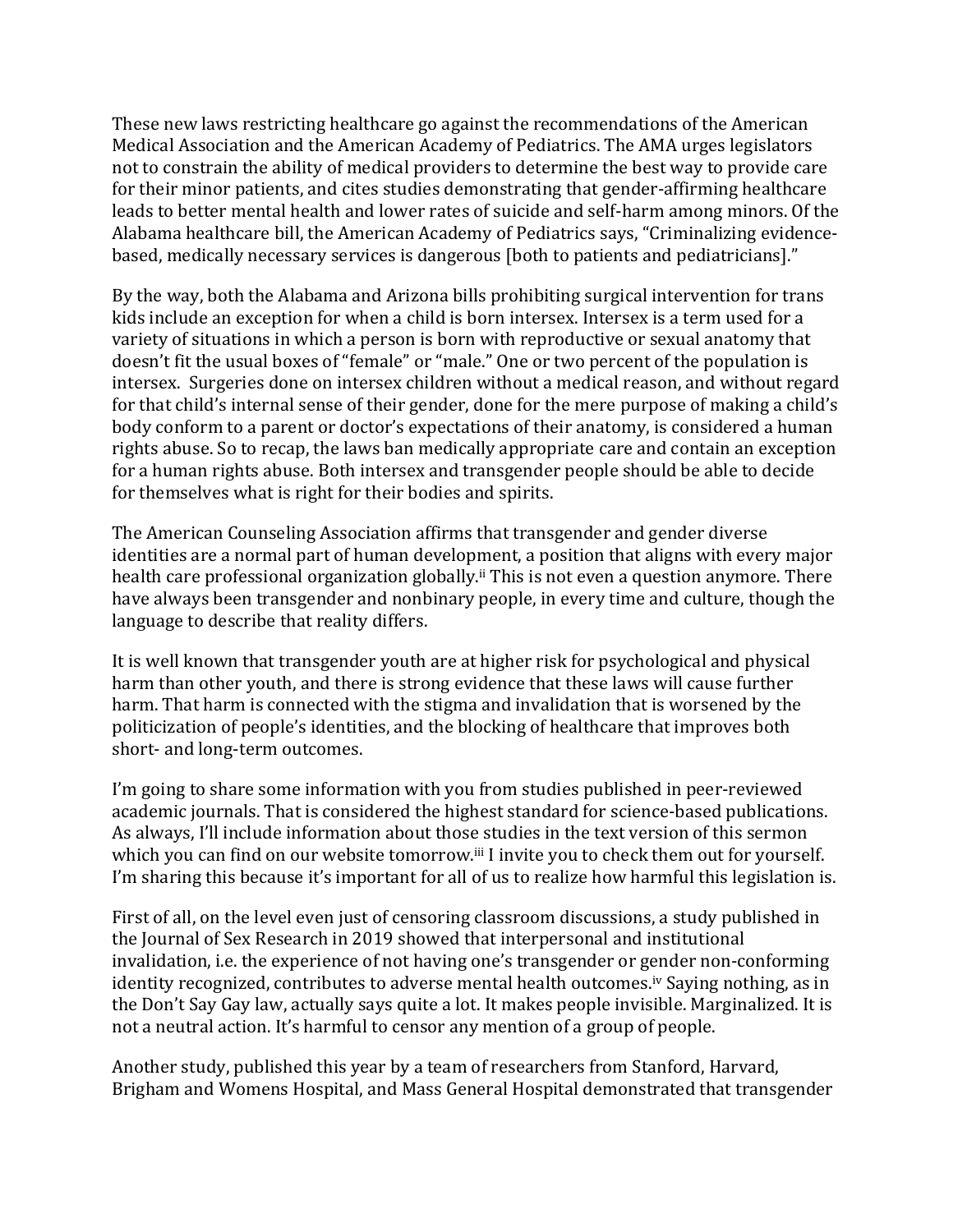people who access gender affirming hormone therapy in early or late adolescence have better mental health outcomes as adults, and are less likely to be suicidal, experience severe psychological distress, binge drink, or self-medicate with illegal drugs. $v$ 

In 2021, Clinical Child and Family Psychology Review published a meta-analysis of fortyfour peer reviewed journal articles on risk and resilience among transgender and gender nonconforming youth.<sup>vi</sup> A meta analysis is when researchers look at a bunch of studies that have been done, and add them all up in a report. The report showed that age is negatively correlated with mental wellness in transgender youth. In other words, as time passes, the risk of depression and suicide increases, suggesting that delays in medically necessary gender affirming healthcare *will* cause harm. The paper also concluded that for youth, the ability to live openly in their affirmed gender is absolutely best for mental health, and that social support and non-discrimination are key factors in wellbeing and resiliency.

And an article published in the New England Journal of Medicine last year cautioned that decisions about transgender healthcare should be made by healthcare professionals using the evidence-based recommendations of the Endocrine Society, the World Professional Association for Transgender Health, and the American Academy of Pediatrics, and that bills blocking healthcare options for transgender youth are dangerous and harmful, specifically to mental health.<sup>vii</sup>

The authors pointed out that there is a wide range of medical and non-medical treatments available. Nonmedical options include therapy, coming out to loved ones, or socially transitioning by dressing or grooming according to one's gender identity. Medical options include puberty-blocking pharmaceuticals—a reversible treatment that has been used for thirty years and has a proven record of safety. Blocking puberty can buy a young person some time, reducing distress and improving mental health without making—or allowing puberty to make-- irreversible changes. And when age appropriate and appropriate for the individual, hormone treatments and surgical options are also available and have been shown to lead to better health outcomes. Some choose not to pursue any action or treatment at all. Decisions about what is best for an individual patient should be left to them and their guardians if they are a minor, in consultation with their health care providers, and should be guided by science, not by religious fundamentalists.

Religious fundamentalists should not make decisions about anyone's healthcare but their own. Legislating religious fundamentalism is theocracy.

It is imperative that we pay attention to this because it affects every one of us. Who we can love, how we can live, and the private decisions of all of our loved ones, too. If the Supreme Court rolls back one constitutional right, others will be next. All we have to do is look at the state by state wave of anti-trans and anti-LGBTQ legislation for a clear message about what is coming next.

It is going to take tremendous resistance from all of us to stop this movement. To protect each other and ourselves. To save one another. Literally. It has never been truer that our liberation is all bound up. No one is free unless everyone is.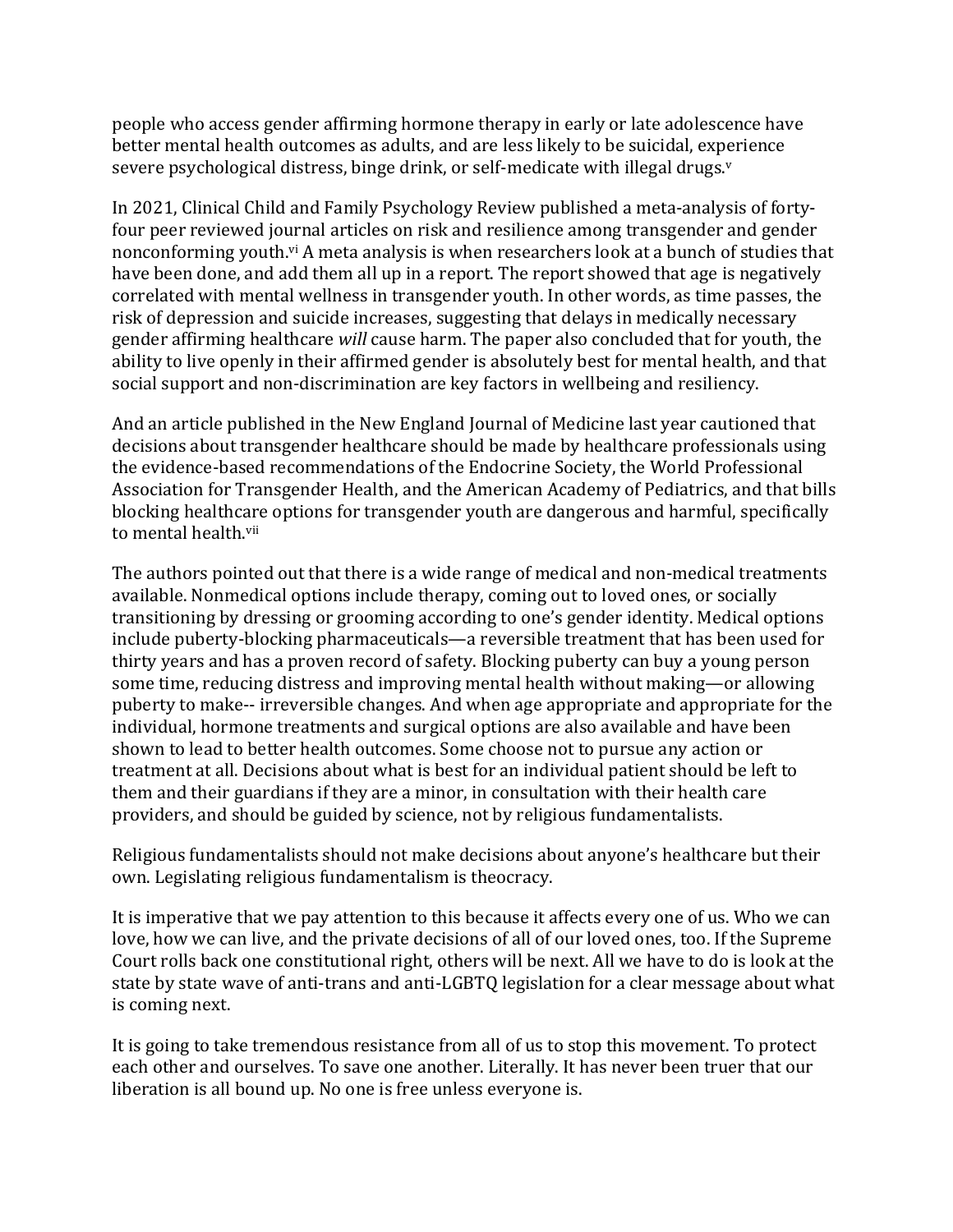But if we are going to look into religious reasoning about this, even then those fundamentalists are on shaky ground morally. In fact, I don't think they have any ground to stand on, honestly, if we are going to consult scripture.

The Bible has more than two thousand verses regarding poverty, but none about abortion, only about five that seem to pertain to homosexuality, and the Bible offers a very elastic view of gender. I think this might come as a surprise to religious conservatives who profess to love their bibles but want to ban other books from classrooms. In Genesis 3:12, in its original language, Eve is referred to as "he." In Genesis 9:21, after the flood, Noah repairs to "her" tent. Genesis 24:16 refers to Rebecca as a "young man." And Genesis 1:27 refers to Adam as "them." In Esther 2:7, Mordecai is pictured as nursing his niece Esther. In a similar way, in Isaiah 49:23, the future kings of Israel are prophesied to be "nursing kings." These are not mistakes in translation, or typos by ancient scribes. This is what the original Hebrew intended to convey.

Rabbi Mark Sameth writes, quote:

In the ancient world, well-expressed gender fluidity was the mark of a civilized person. Such a person was considered more "godlike." In Ancient Mesopotamia and Egypt, the gods were thought of as gender-fluid, and human beings were considered reflections of the gods. The Israelite ideal of the "nursing king" seems to have been based on a real person: a woman by the name of Hatshepsut who, after the death of her husband...donned a false beard and ascended the throne to become one of Egypt's greatest pharaohs.

The Israelites took the transgender trope from their surrounding cultures and wove it into their own sacred scripture. The four-Hebrew-letter name of God... [spelled] YHWH, was probably not pronounced "Jehovah" or "Yahweh," as some have guessed. The Israelite priests would have read the letters in reverse as  $Hu/Hi - in$ other words, the hidden name of God was Hebrew for "He/She." Counter to everything we grew up believing, the God of Israel  $-$  the God of the three monotheistic, Abrahamic religions to which fully half the people on the planet today belong — was understood by its earliest worshipers to be a dual-gendered deity.<sup>viii</sup>

Even in the English translation, Genesis invites us to think beyond binaries. Think about it. God creates day and night, but also dawn and dusk. Water and land, and also coral reefs, marshes, and estuaries. The creation stories are not a catalog of everything on the planet. It is a poetic outline, meant to draw our attention to the incredible width and depth of it.

God transcends gender.<sup>ix</sup> Trans and nonbinary kids are the image of God. When I say that, I am saying something that has already been known for thousands of years. Trans kids are the image of God. So let's take loving care of them. And let's take care of each other. We cannot give up.

For now we are poised at the threshold between resignation and revolution...

Let's make this sanctuary a launching place.